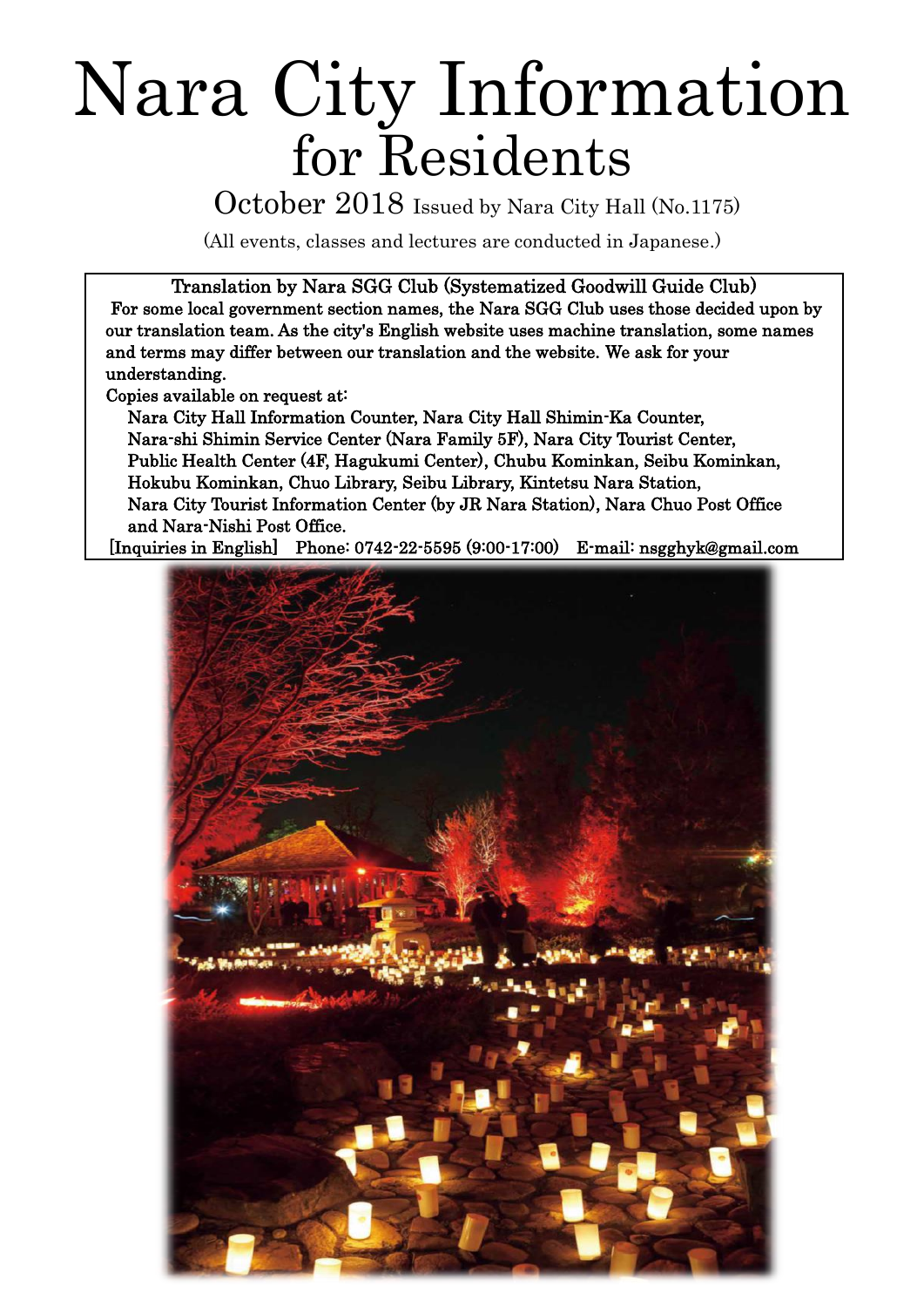# 25th Anniversary of Becoming Sister Cities A Bridge for Reconciliation between Japan and Australia International Exchange between Nara and Canberra

The city of Nara and Canberra, the capital of Australia, will celebrate the 25th anniversary of becoming Sister Cities in October. In this issue, we would like to introduce a behind-the-scenes history of how they became sister cities, and the meaning and importance of the international exchange.

## Private Sector Exchanges Led to Declaration of Sister Cities

While a feeling of hatred towards Japan was swirling within the people of Australia after World War II, Mr. Tony Glynn lived in Japan for approximately 40 years, devoted his life to reconciliation between the two countries, and he took part in various activities. His activities toward reconciliation and friendship awoke sympathy in Nara City and led to the establishment of the Japan-Australia Association of Nara. In the seventies, the Japan-Australia Association of Nara and the Australia-Japan Society - Canberra played a central role in the commencement of exchanges, and on October 26, 1993 when the momentum towards friendship exchanges led to a formal Sister City Agreement signed by both parties and the private sector relationship has continued to date.

# About Canberra

#### The Capital of Australia

Canberra is the capital city of Australia and governed by ACT (Australian Capital Territory). The name of Canberra means "Meeting Place" in the Indigenous Aboriginal language.

Canberra used to be a calm local city. Australia became an independent nation from England in 1901, Canberra was selected as the capital of Australia in 1911, and it was decided to build the city as a "Planned and Designed City".

#### Canberra as a "Planned and Designed City"

Unlike other cities, it is characterized as a planned city, which has been precisely planned and built to fully achieve city functions. An international design competition for the capital city was held and an American architect, Walter Burley Griffin became the winner. After actual construction started, the schedule fell behind. After World War II, construction was expedited under the direction of Prime Minister Robert Menzies.

#### Concentration of Government Offices and Cultural Facilities

ACT Government, State Government Organizations, the Federal Parliaments, and Supreme Court, as well as National Library, museums, Australian National University and University of Canberra are concentrated in Canberra.

#### Japanese Companies are Participated in Infrastructure Projects

In Canberra the main transport system is a car travel. The other transport available is bus travel. In addition to these, a Light Rail Network is under construction. The 12-kilometer line will link the northern part of the city to the city center. This line consists of 13 stations and is expected not only to serve as the means of transportation for the people of the city but also to play a role in revitalizing tourism. Japanese companies such as Mitsubishi Corporation and others are taking part in the project. The new network is expected to be in operation in 2019.

#### Little known Hot Item - Wine

There are many wineries inside ACT and in the suburbs. Although they are small, they make good wine thanks to a dry plateau and climate. Residents of Canberra love to drink a lot of local wine.

A Canberra Wine Fair was held here in Nara in 1995, two years after becoming sister cities, to introduce the charm of wine.

#### Canberra

Population: Approx. 400,000 Area: 2,358 km2 (8 times as large as Nara) Climate: Relatively dry, with four distinct seasons Time Zone: +1 ahead of Japan Government: ACT (Australian Capital Territory), self-government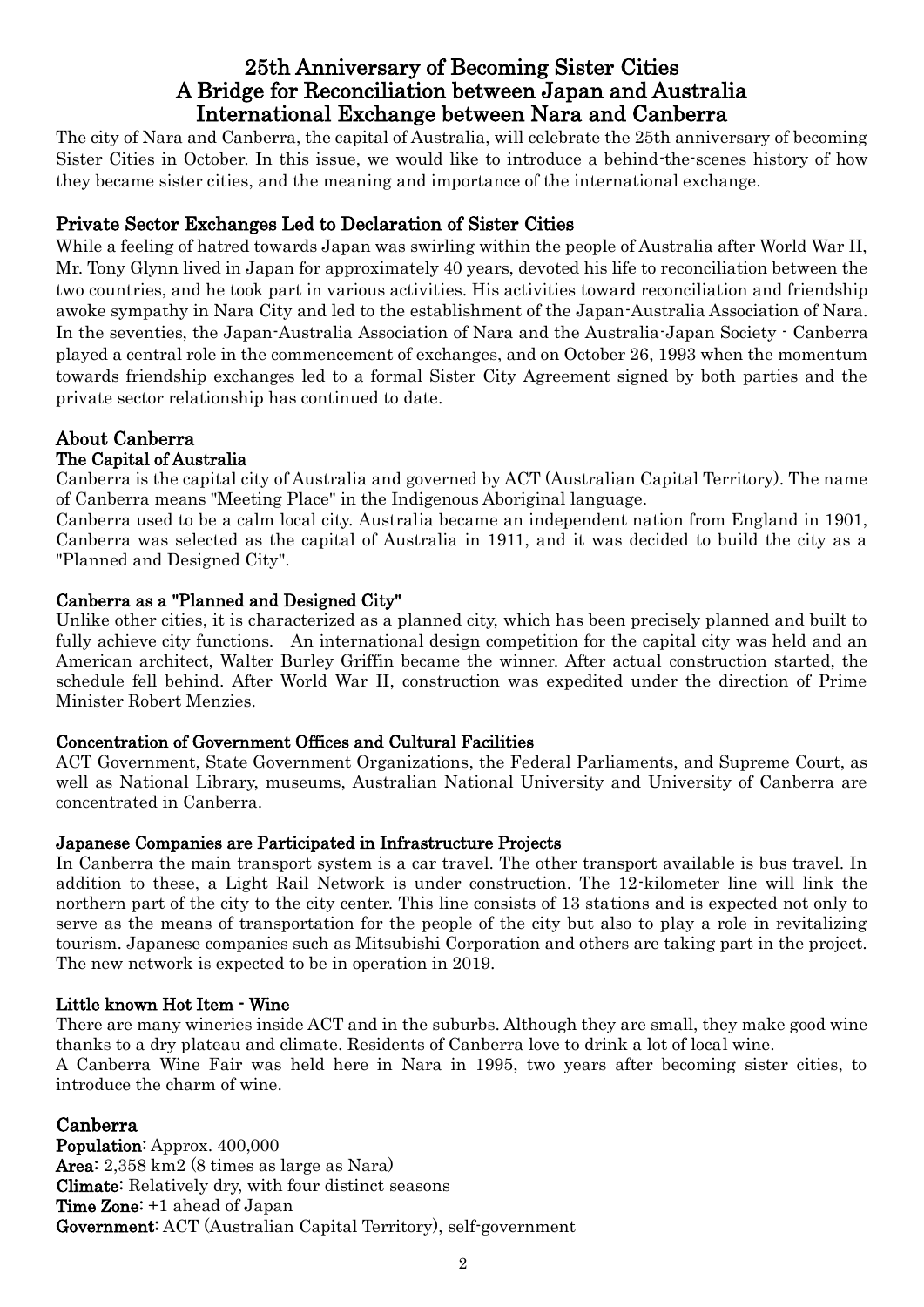### Points of Interest: Parliament House, National Gallery of Australia, Australian War Memorial

### Father Tony Glynn

Father Tony Glynn, an Australian Marist Brothers Priest (1926 - 1994)

He was born in Lismore, Australia, as the seventh son of eight. Tony was brought up by a devout Roman Catholic family, went to seminary school, and was ordained as priest in 1951. He devoted most of his life to the establishment of a sister relationship between Nara and Canberra, overcame hatred for Japan and promoted reconciliation between the two countries.

# Why don't you try an International Exchange?

A concert band and a science circus will come to Japan from Canberra in October.

### A concert to Commemorate the 25th Anniversary of the Sister City Relationship

#### Entrance is free!

Date & Time: October 5 (Fri.)  $18:00\sim$ 

Place: Nara Hyakunen-Kaikan (Centennial Hall) (big hall) (Sanjo Miyamae-cho)

Contents: ACT Senior Concert Band consisting of senior high school students from Canberra will hold a joint concert with the Brass Band Club of Ichijo High School and others.

#### Science Circus Japan-Tour in Nara Entrance is free!

Date & Time: October 27 (Sat.),28 (Sun.) from 10:00 to 16:00

Place: City Hall *Chuo-to* (Central Building) 6F

Contents: The Australian National Science and Technology Center (Questacon) will hold a Science Circus in cooperation with the Osaka Science Museum, the Australian National University, etc. More than 30 scientific experience-based displays and science shows will be sure to entertain everyone, from children to adults.

#### Schedule

| Oct. 27 (Sat.) City Hall | 11:00-11:30 | Science   |
|--------------------------|-------------|-----------|
|                          | 12:00-12:30 | Boomerang |
|                          | 14:00-14:30 | Sound     |
|                          | 15:00-15:30 | Science   |
| Oct. 28 (Sun.) City Hall | 11:00-11:30 | Sound     |
|                          | 12:00-12:30 | Science   |
|                          | 14:00-14:30 | Boomerang |
|                          | 15:00-15:30 | Sound     |



Science: Scientific shows will be conducted using ordinary things around us.

Sound: Science of sound and music. They will define scientific principles including vibration, resonance, and sound waves, and then demonstrate the ways of defining it.

Boomerang: A boomerang is designed to return to the person who threw it. Why does it come back? They will demonstrate the answer using a plane or a spinning top.

Inquiries: Kanko-Senryaku-Ka (Tourism Strategy and International Section)

Tel. 0742-34-1965

Please use public transportation if possible.

# Nara City Art Project: Celebrate and Commemorate Nara 2018-2019

Nara City will hold various theatrical/artistic programs in this series, three of which are:

Green Mountain College: an art program for new collaboration through dialogue, each session with different theme.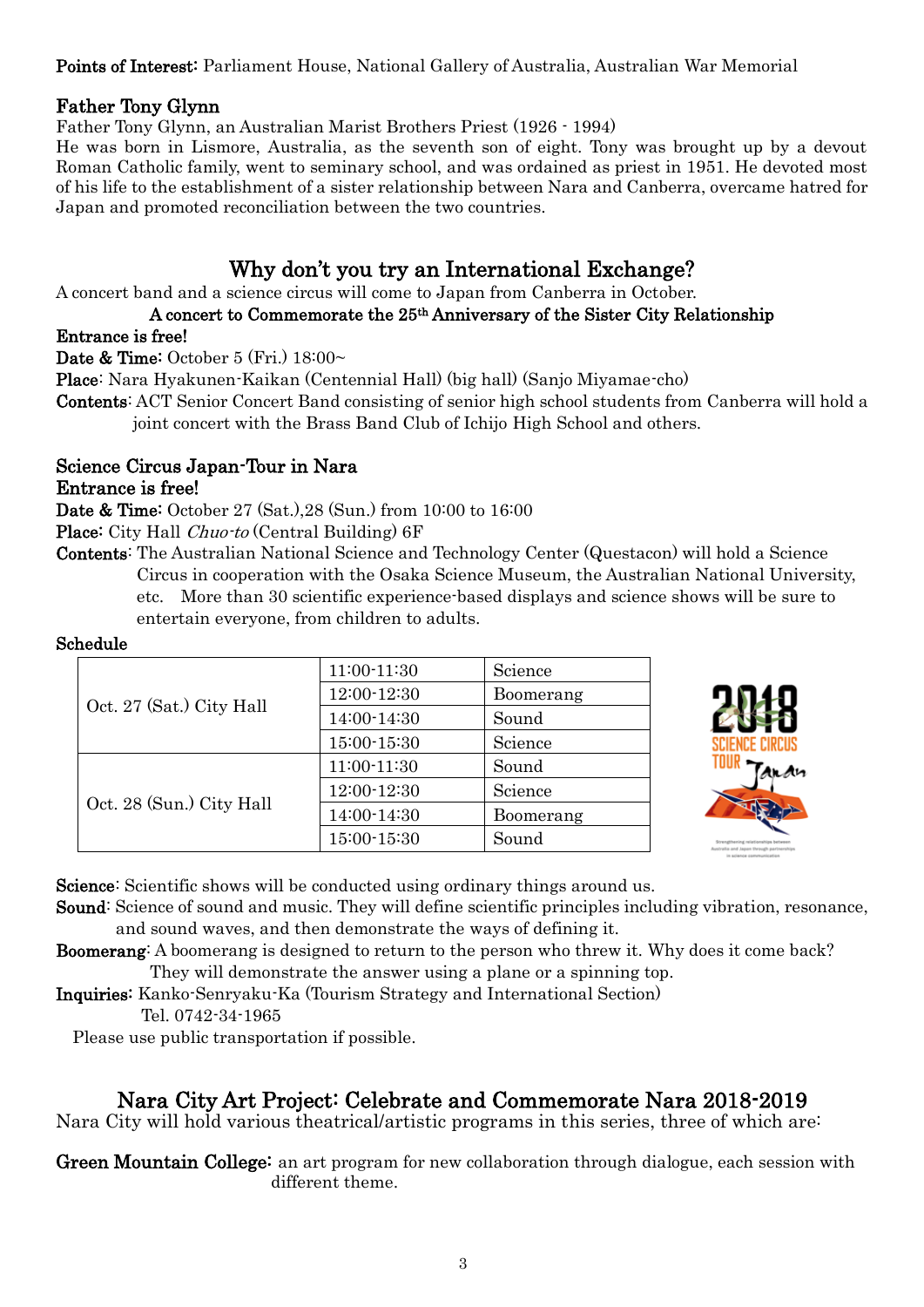|                         | Date              | Place                              | Theme/Guest                               |
|-------------------------|-------------------|------------------------------------|-------------------------------------------|
| $1^{\rm st}$<br>session | Oct. 13<br>(Sat.) | Naramachi Center                   | "To Build A Furnace" by Toru Koyamada     |
| 2 <sub>nd</sub>         | Oct. 21           | Open space at East Side Entrance,  | "Men and Women, and Love" by Sohei Yamada |
| session                 | (Sun.)            | JR Nara Station                    | & Chikako Akata                           |
| 3rd                     | Nov. $17$         | Open space at the west side of New | "A Huge Table" by                         |
| session                 | (sat.)            | Wing, Nara National Museum         | Toru Koyamada and Choi Jeonghwa           |

Every session: 17:00-20:00. Entrance is free.

4th to 7th sessions will be held between December and February, 2019.

#### Choi Jeonghwa Workshop/Exhibition: Blooming Matrix

Participants can create towers with modern materials such as new/used tableware, kitchen tools, and tables at the Nara National Museum (NNM), a special place to research and exhibit history and Buddhism, so as to harmoniously connect our past, present and future. This event is open to all.

Workshop: Nov. 17 8Sa.t.), 14:00-16:00 at NNM. Objects made in the workshop will be exhibited till 17:00, Nov. 18 (Sat.)

#### Theatrical Program: Nara's Ark

High school and middle school students who passed as audition can experience the process of making a theatrical stage with professionals to present an original Nara play with new ideas.

- Performance: Starts at 14:00 on Dec. 23 (Holiday) at Naramachi Hall (Higashi-Terabayashi-cho), general seating. Advanced application needed.
- All inquiries: Nara City Art Project Executive Committee Secretariat, c/o Bunka-Shinko-Ka (Cultural Promotion Section), Nara City

Tel. 0742-34-4942, Fax. 0742-34-4738 email: art@city.nara.lg.jp

# NARA CRAFT FESTIVAL 2018

Theme: Shuhari, the three stages of learning mastery (the fundamentals, breaking with tradition, parting with traditional wisdom)

Date & Time: Oct. 27 (Sat.)-Nov. 4 (Sun.) 10:00-18:00

\* Closed at 17:00 on the last day. Temporarily open on Oct. 29 (Mon.).

Place: Nara Craft Museum (Azemame-cho)

The 6<sup>th</sup> Nara Traditional Crafts Exhibition (Special event commemorating the thirtieth anniversary) By popularity poll. (People who voted for the top winning works will be chosen by lottery to receive the

# top winners' crafts.)

## Sales of Nara Crafts

Itto-bori, Akahada-yaki, a limited number of lucky bags

## Fun Lottery Where You May Get Nara Crafts

One drawing per purchase over 2,000 yen It will finish when premiums run out.

Sampling Sale of the Local Brew

Date & Time: Nov. 3 (Holiday), 4 (Sun.) 11:00 -17:00

Special Exhibition in Naramachi Area (Free Admission)

Date & Time: Oct. 28 (Sun.), 29 (Mon.) 11:00 -17:00

Place: Naramachi-Nigiwaino-Ie (Nakanoshinya-Cho)

Contents: Exhibit of art works

#### Consultation with Professionals about Crafts

#### Tea Ceremony

**Date & Time:** Nov. 4 (Sun.) 11:00 -16:00 Fee: 500 yen

#### Demonstrations of Works

| Contents                             | Dates & Times                                         |
|--------------------------------------|-------------------------------------------------------|
| <i>Itto-bori</i> (one-knife carving) | Oct. 30 (Tues.), Nov. 1 (Thurs.) 12:30 -16:30         |
| <i>Nara fude</i> (writing brushes)   | Nov. 2 (Fri.), 3 (Holiday) 12:30 -16:30               |
| Ceramic arts                         | Oct. 29 (Mon.) 12:30 -16:30                           |
| <i>Nara shikki</i> (lacquer works)   | Oct. 28 (Sun.), 29 (Mon.), 31 (Wed.), Nov. 1 (Thurs.) |
|                                      | $12:30 - 16:30$                                       |
| <i>Nara uchiwa</i> (fans)            | Oct. 31 (Wed.) 12:30 -16:30                           |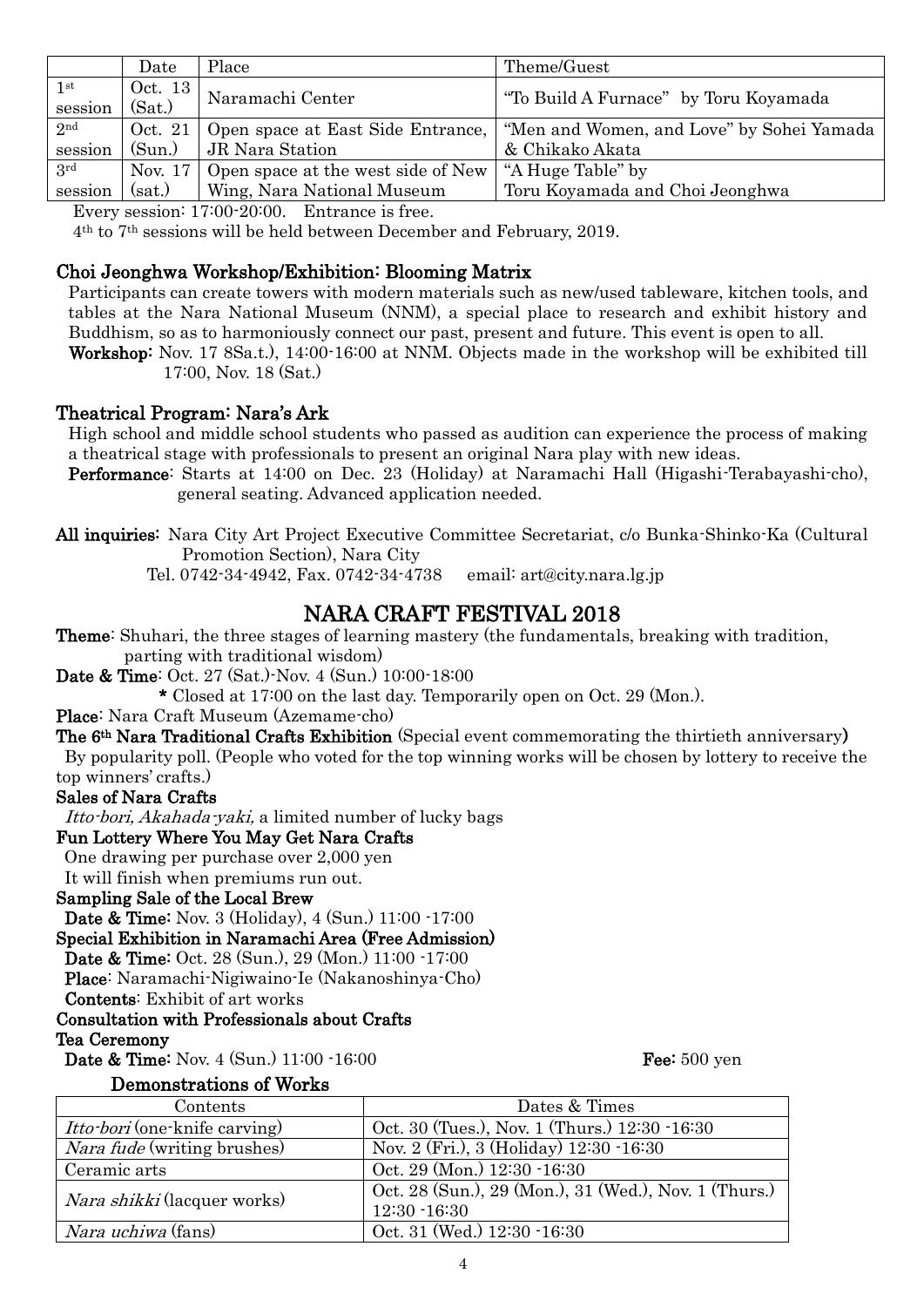## Craft-Making Workshops (dates & times may change)

| Contents (Duration)                                                                                                               | Dates & Times                                      | Fee Capacity        |
|-----------------------------------------------------------------------------------------------------------------------------------|----------------------------------------------------|---------------------|
| Sukashi raku bori (carving): Making wooden                                                                                        | Oct. 29 (Mon.) - Nov. 1 (Thurs.),                  |                     |
| coasters, etc. (30 min.)                                                                                                          | Nov. 3 (Holiday), 4 (Sun.)                         | $500 \text{ yen} +$ |
| (Application unnecessary)                                                                                                         | $10:30 - 16:30$                                    |                     |
| <i>Itto-bori</i> (one-knife carving): Deer <i>Netsuke</i> ,<br>painting on a brooch (30 min.)<br>(Application unnecessary)        | Oct. 30 (Tues.), Nov.1 (Thurs.)<br>$12:30 - 16:30$ | $1,500$ yen         |
| <i>Nara fude</i> (writing brush): Forming the<br>tip of a writing brush with glue $(20 \text{ min})$<br>(Application unnecessary) | Nov. $2$ (Fri.), $3$ (Holiday)<br>$12:30 - 16:30$  | $1,000$ yen $\cdot$ |

## Craft-Making Workshops (Application Necessary)

| <i>Itto-bori</i> (one-knife carving): Making the  | Oct. 27 (Sat.), 29 (Mon.), 31                     | $2,500$ yen               |
|---------------------------------------------------|---------------------------------------------------|---------------------------|
|                                                   | $(Wed.)$ , Nov. 4 $(Sun.)$                        | 30 people                 |
| zodiac animal for 2019, a boar                    | $10:00 - 16:00$                                   | per class                 |
|                                                   | Oct. 28 (Sun.) -30 (Tues.)                        | $1,000$ yen               |
| <i>Akishino Teori</i> (textiles): Making a cotton | Nov. 1 (Thurs.) $-3$ (Holiday)                    | 5 people                  |
| table center                                      | 1) $10:00 - 11:00$ , 2) $11:00 - 12:00$ ,         | per class                 |
|                                                   | $3)$ 13:30 $-14:30$ , 4) 14:30 $-15:30$           |                           |
| <i>Nara Sarashi</i> (hemp cloth): Making a hemp   | Nov. 3 (Holiday)                                  | $1,000$ yen $-$           |
| table center                                      | 1) $10:00 - 11:00, 2$ $11:00 - 12:00,$            | 5 people                  |
|                                                   | $3)$ 13:30 $-14:30$ , 4) 14:30 $-15:30$           | per class                 |
| <i>Tombo-dama</i> (dragonfly marble): Making      | Oct. 28 (Sun.)                                    | 3,500 yen                 |
|                                                   | 1) $10:15 \cdot 11:15$ , 2) $11:45 \cdot 12:45$ , | 6 people                  |
| glass art                                         | $3)$ 13:30 $-14:30$ , 4) 15:15 $-16:15$           | per class $*(1)$          |
| Kogaku-men (old mask): Painting Akishino-tera     | Nov. 3 (Holiday)                                  | $2,500$ yen               |
| 's Brahma-Deva mask                               | 1) $10:00 - 12:30, 2$ $13:30 - 16:00$             | 15 people                 |
| Wood craft: Making a small box with               | Nov. 1 (Thurs.) 10:00 -15:00                      | 3,000 yen                 |
| kumiko (wooden parts)                             |                                                   | 10 people                 |
|                                                   | Nov. $2$ (Fri.)                                   |                           |
| Ceramic art: Making cups and bowls, etc.          | 1) $10:00 - 12:00$ ,                              | $2,500 \,\text{yen}$ *(2) |
| with 1 kg of clay                                 | $2)$ 13:30 $-15:30$                               | 10 people                 |
|                                                   | Oct. 30 (Tues.)                                   | $1,620$ yen               |
| <i>Nara uchiwa</i> (fan)                          | $1)$ 10:00 $-12:00$ , 2) 13:30 $-15:30$           | 20 people                 |

\*(1) 3rd grade and over

 $*(2)$  2,000 yen for elementary school students

Application: Send a return postcard with your address, name, age, phone number, name of item, desired date and time (first to third priorities) to the Nara Craft Museum no later than Oct. 11 (Thurs.). One class on one postcard. Lottery in case of excess applications.

Inquiries: Nara Craft Museum Tel. 0742-27-0033 ( 1-1 Azemame-Cho 630-8346 )

## Special Events in Autumn October is 3Rs Promotion Month

Reduce: Think twice before you buy and/or give. Reuse: Use things repeatedly. Recycle: Waste can be a resource.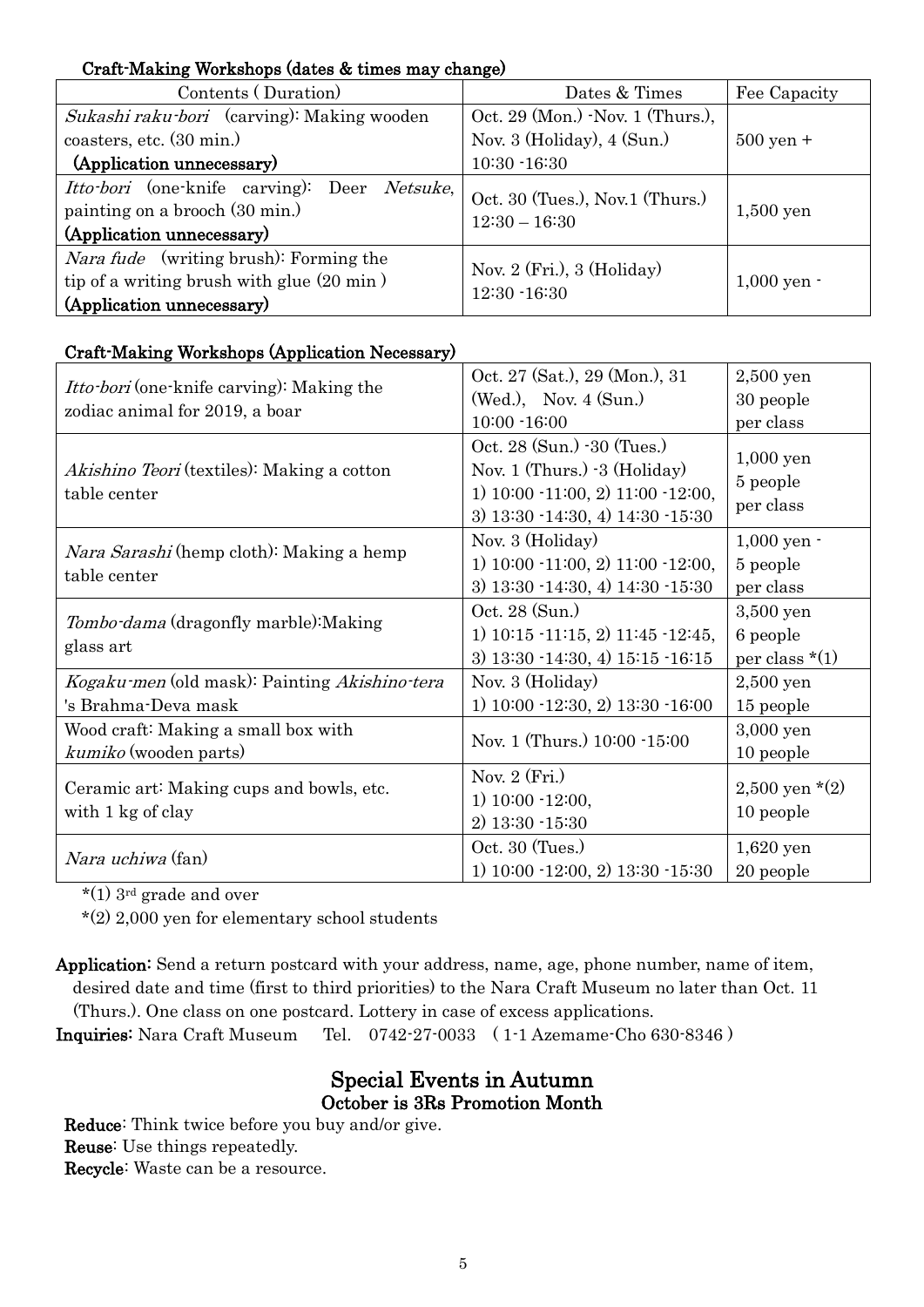# Reducing & Recycling Campaign Nara Clean Fiesta 2018

Date & Time: Oct. 21 (Sun.), 10:00 - 13:00

The gate will open at 9:30 (This may change depending on traffic conditions, etc.) Place: Kankyo-Seibi Center (Sakyo 5-chome)

Contents: Award ceremony for Zero Garbage Campaign works

 Presentations on activities relating to the 3Rs by non-profit private organizations Distribution of woodchips

Lottery for HATARAKU manure from Eisei-Joka Center, the Sewage Disposal Center

 PR booth for carbonized manure by the Yamanobe Environmental Health Center, Yamanobe Environmental Health Association

PR booth for special manure made by naturally fermented from pig feces

 PR corner for promotion of recycling small-sized waste electrical and electronic equipment. (They will be collected.)

Tour of the Kankyo-Seibi (Environmental Sanitation) factory

Recycling flea market

Operation of the recycling locomotive No. 100

Corner for promoting awareness of environmental issues

Inquiries: Haikibutsu-Taisaku-Ka (Waste & Recycling Section) 2 Sakyo 5-Chome, 631-0801 Tel. 0742-71-3001 Fax. 0742-71-1621 E-mail: [haikibutsutaisaku@city.nara.lg.jp](mailto:haikibutsutaisaku@city.nara.lg.jp) Inquiries on the day: Tel. 0180-991-977 Available from 8:00

# Other Events Held on the Day

Exchange corners will be set up as follows to promote reuse. It's fine to only bring in unwanted items, or to only take items away.

### Collection and Exchange of Shoes, Bags, Stuffed Toys and Stationary

An exchange corner for shoes (complete pairs only), bags, stuffed toys and stationary will be set up. Inquiries: 090-7097-6604 (Kuramoto-san of Nara Eco-Life Laboratory).

#### Mottainai (Do not throw away) Ceramic Dish Market

Bring in your unwanted ceramic dishes and take away ones that you like. (Only unwanted ceramic dishes may be brought in.)

Inquiries: Kankyo-Seisaku-Ka, Environmental Policies Section

Tel. 0742-34-4591 Fax. 0742-36-5466 E-mail: kankyoseisaku@city.nara.lg.jp

## Seeking Stall Operators for the Recycling Flea Market

**Date & Time:** Oct. 21 (Sun.)  $10:00 - 13:00$  (Will be canceled in case of rain)

Inquiries on the day: NTT Teledome Tel. 0180-991-977 (Available from 8:00)

Capacity: About 45 citizens' groups such as residents' associations, children's associations, PTAs, friends, etc. Only those who reside in Nara City may participate.

Type of Goods: Unwanted household goods

- 1. Clothing, sundry goods, accessories
- 2. Children's clothes and toys
- 3. Handicrafts (remade goods, those which are made from recycled materials, etc.)

\*Food, drinks, soap and items which directly touch bare skin, living creatures, pirated goods, illegal products, lotteries, etc. are not allowed.

Application: Send a return postcard or an e-mail indicating the name, address, zip code, phone number of the group's representative, the number of people in the group and the type of goods to Haikibutsu-Taisaku-Ka (Waste & Recycling Section Section) no later than Oct. 10 (Wed.). One postcard is valid only for one group. Excess applications will be decided by lottery.

Inquiries: Haikibutsu-Taisaku-Ka (Waste & Recycling Section), 2 Sakyo 5-chome 631-0801 Tel. 0742-71-3001 E-mail: haikibutsutaisaku@city.nara.lg.jp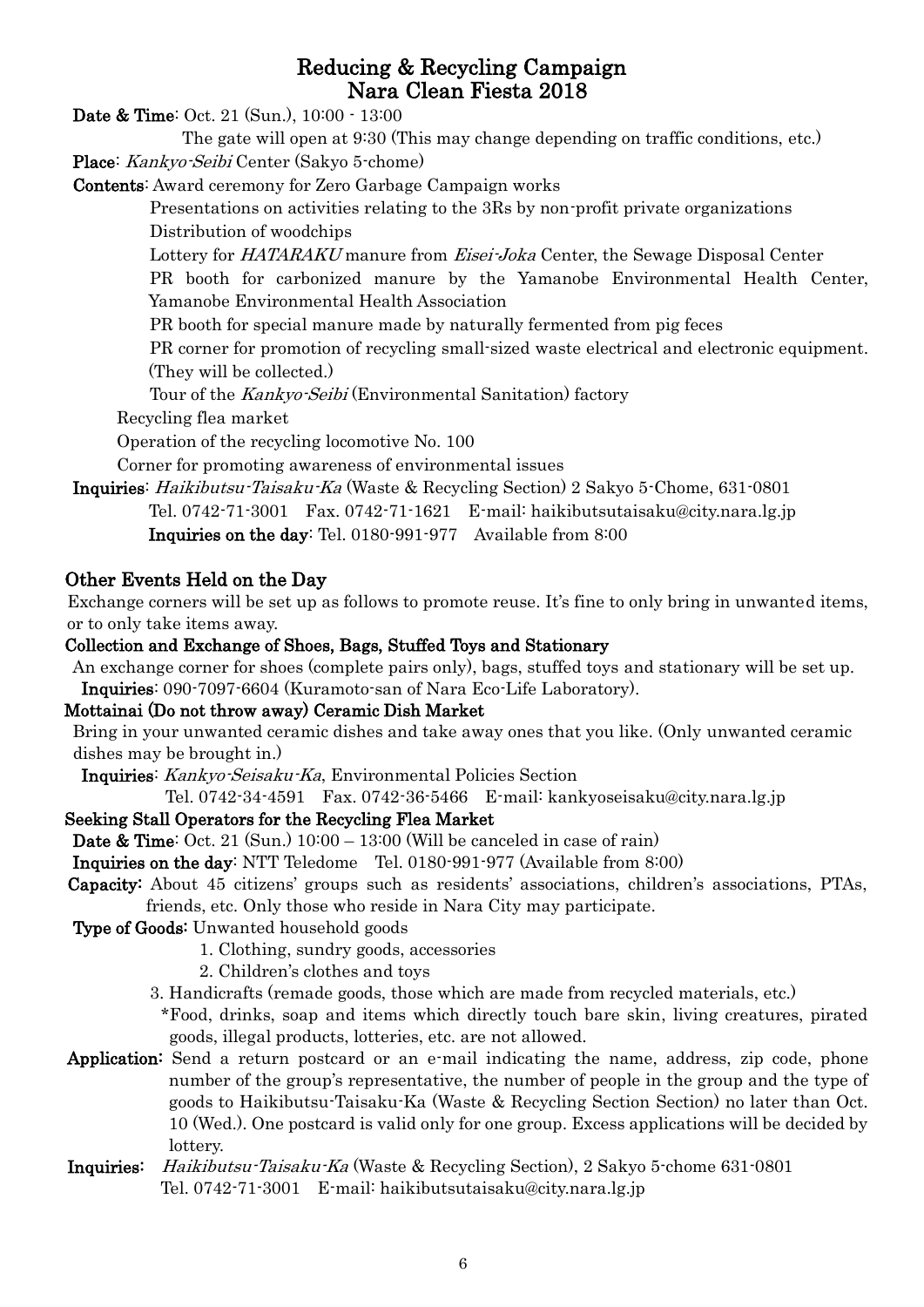# Mitsuki-Umashi Festival "Heijo-kyo Tempyo Sai" Festival in Autumn Oct. 20 (Sat.) - 21 (Sun.) 10:00-16:00 at Heijo Palace Site

Contents: Exhibition of flower art (Flowery images of ancient times, flower art by Nenouwasa, etc.)

Re-enactment of ancient events (guard troops and others)

Food stalls and market (local sake, confectionery, etc.)

Performances on stage: FM live broadcasting, Asian court dancing, etc.

Other: No parking lot will be available for visitors. Please use public transportation.

 There may be some changes in the contents of the events. For details, visit the Festival's website.

Inquiries: The Office of Heijo-kyo Tempyo-Sai Jikko-iin-kai Tel. 0742-25-0707

# Garbage Collection

## Please Put Garbage Out by 7:30 in the morning on that day

Due to traffic accidents, road construction, traffic jams and the amount of the garbage on that day, garbage will be sometimes collected earlier or later.

## Please Don't Park near Garbage Collection Sites

If you park near garbage collection sites, your cars may be damaged or splashed with dirty water while loading garbage, and we may not be able to collect the garbage.

\*Garbage will be collected on October 8 (Holiday) as usual.

#### Unburnable Garbage Collection Dates and Areas in October

| Area | <b>Burnable Garbage</b> | Unburnable Garbage     |
|------|-------------------------|------------------------|
|      | Mon. & Thurs.           | 10, 24 (Wednesdays)    |
| K.   |                         |                        |
|      |                         | 3, 17, 31 (Wednesdays) |
|      | Tues. & Fri.            |                        |

\*Areas A-D are covered by Nara City, and areas E-H are covered by City Seibi-Kosha & Co..Ltd.

The garbage collection dates can be different in some areas, so please check the Nara City website.

Inquiries: Shushu-Ka (Collection Section) Tel. 0742-71-3012

City Seibi Kosha (Public Corp.) Tel. 0742-33-8782

## \* Central Health Center is in the Hagukumi Center

# HEALTH COLUMN

| "Hagukumi" Center (13-1 Sanjo-Honmachi)                                    |
|----------------------------------------------------------------------------|
| (The nickname for the public Health center / General Education Center)     |
| Kenko Zoshin Ka (health Care Section) Tel. 0742-34-5129 / Fax 0742-34-3145 |
| Hoken-Yobo-Ka (Health Protection Section) Tel. 0742-93-8397                |
| Tsukigase Administrative Center (Tsukigase Oyama) Tel. 0743-92-0480        |
| Tsuge health Center (Tsuge Shiraishich)<br>Tel. 0743-82-0341               |
| Nara City hospital (Higashi-Kidera-cho 1-chome) Tel. 0742-24-1251          |

## The Central Health Center is on the 2nd Floor, Hagukumi Center Building.

# Medical Checkups for Babies and Children

Things to Bring: The questionnaire and your *Mother's and Child's Health Handbook*. The questionnaire will be sent to you by the middle of October. People who moved to Nara City after October 1 and have not received the questionnaire by the checkup day should come to the place directly on the day. In case of the checkup for 4-month-old babies and 10-month-old babies, please contact Kenko-Zoshin-Ka (Health Care Section). Tel. 0742-34-5129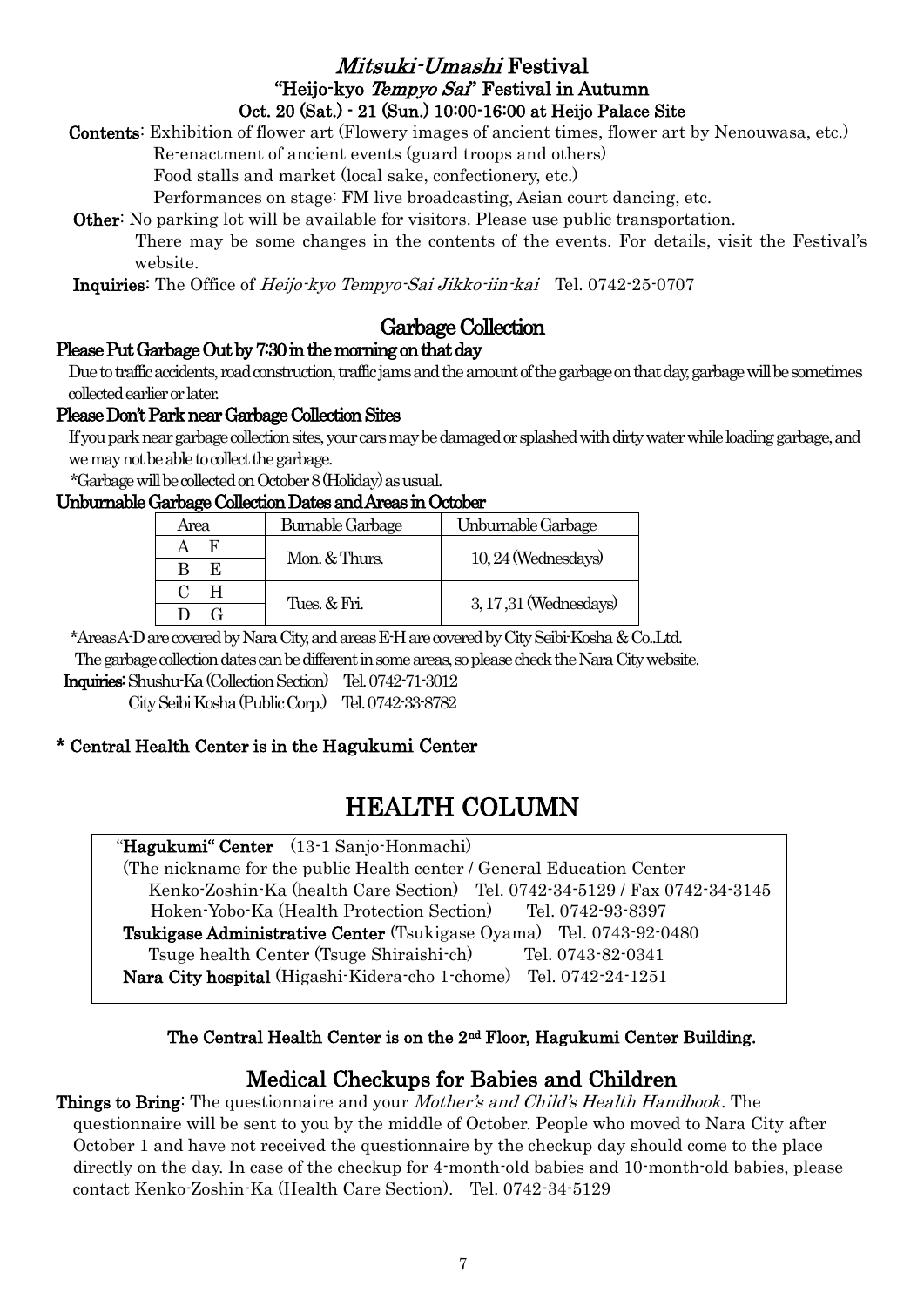| Name                                                                  | Date                                                                                                        | Place                    |
|-----------------------------------------------------------------------|-------------------------------------------------------------------------------------------------------------|--------------------------|
| Checkup for 4-month- old                                              | Within one month after 4-month                                                                              | Designated Medical       |
| babies (Born in July 2018)                                            | birthday                                                                                                    | Facilities               |
| Checkup for 10-month-old                                              | Within one month after 10-month                                                                             | Designated Medical       |
| babies (Born in January 2018)                                         | birthday                                                                                                    | Facilities               |
| Checkup for 19-month-old<br>children(Born in March 2017)              | Nov. 8, 15, 22, 29 (Thursdays)<br>Reception: 13:15 - 14:15<br>Waiting numbers will be distributed at 12:45. | Central Health<br>Center |
| Checkup for $3 \& 1/2$ -year -old<br>children<br>(Born in April 2015) | Nov. 6, 13, 20, 27 (Tuesdays)<br>Reception: 13:15 -14:15<br>Waiting numbers will be distributed at 12:45.   | Central Health<br>Center |

Inquiries: Kenko-Zoshin-Ka (Health Care Section) Tel. 0742-34-5129

# Fluoride Coating for Tooth Decay Prevention

Those Eligible: Those born in Nov. 2016 (Until age 2 1/3 years old as of the month of coating).

**Date &Time:** Nov. 16 (Fri.) 9:30 – 11:30

Place: Central Health Center

Contents: Dental checkup, fluoride application, brushing guidance

Things to Bring: Mother's and Child's Health Handbook, a toothbrush, towels

Application: Phone, fax or apply though the homepage with the class name, child's name, the date of birth and phone number to Kenko-Zoshin-Ka (Health Care Section) by Oct. 31 (Wed.) Tel. 0742-34-5129 Fax. 0742-34-3145

# Maternal and Infant Healthcare Consultation

#### Consultation by Visiting Health Nurses

| Month   | Date          | Place                              |
|---------|---------------|------------------------------------|
|         | 10 (Wed.)     | Keisei Kominkan, Hiramatsu Bunkan  |
|         | 15 (Mon.)     | Fushimi Kominkan, Ayame-ike Bunkan |
| October | 17 (Wed.)     | Heijo Nishi Kominkan               |
|         | 23 (Tues).    | Heijo Kominkan                     |
|         | $25$ (Thurs.) | Tomio Minami Kominkan              |

Time: 9:30 - 11:30

\*Consultation over the phone or at the office is held 8:30 -17:15 on weekdays in Kenko Zoshin-Ka (Health Care Section).

#### Consultation by Midwives or Public Health Nurses

- $\leq$  Seibu Kaikan Second- Floor Consultation Room $>$  (Consultation at the office) Time: Weekdays, 10:00 -14:00 (Reception until 13:30)
- $\leq$ Kenko-Zoshin-Ka (Health Care Section)  $\geq$  (Consultation over the phone or at the office) Time: Weekdays, 9:00 -15:00

Things to Bring: Mother's and Child's Health Handbook. Inquiries: Kenko-Zoshin-Ka (Health Care Section) Tel. 0742-34-5129

# Various Classes for Babies

## Paku - Paku Class for Five-month-old Babies (Baby Food Class )

Those Eligible: First babies born in June 2018 and their guardians

Date & Time: Nov. 7 (Wed.) and 21 (Wed.) 10:00 - 11:30

Place: Hagukumi Center

Contents: Lecture about baby food by a dietitian and lecture about child rearing by a health nurse Things to Bring: Mother's and Child's Health Handbook and the leaflet on baby food included in the questionnaire for the checkup for 4-month old babies, etc.

Capacity: 40 babies per day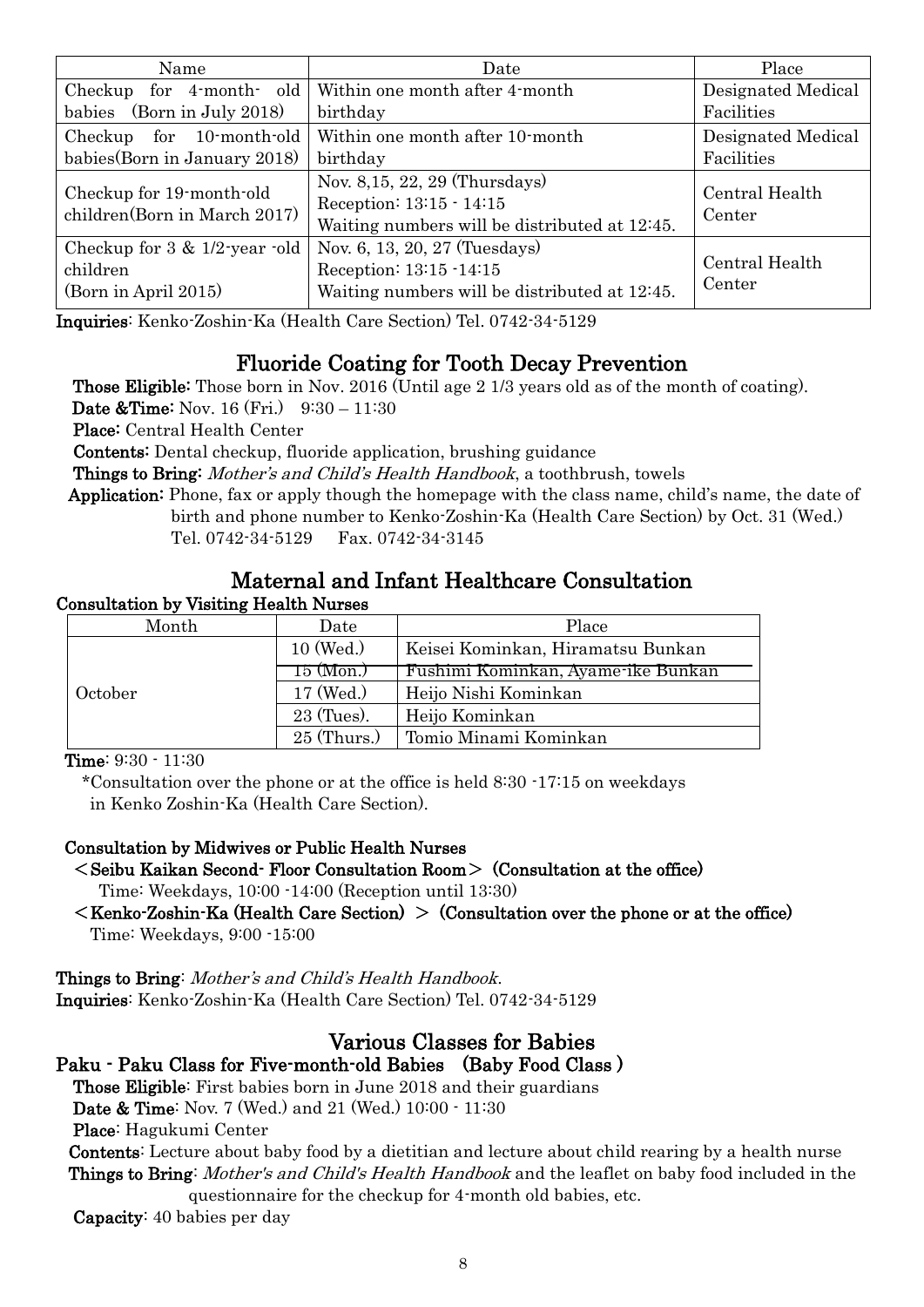## 12 Month Old Baby Ha-Pika Class (Tooth decay prevention class for babies )

Those Eligible: First babies born in Nov. 2017 and their guardians

Date & Time: Nov.6 (Tues.), 20 (Tues.) 10:00 - 11:00

Place: Hagukumi Center

Contents: How to care for babies' new teeth and brushing practice

Things to Bring: Mother's and Child's Health Handbook and a piece of gauze for wiping the baby's mouth

Capacity: 30 babies per day

Application: Please call or fax with the class name, address, child's name, the date of birth, guardian's name, phone number and the date you want to come, to Kenko-Zoshin-Ka (HealthCare Section). Tel. 0742-34-5129 Fax. 0742-34-3145 Excess applications will be accepted for another day.

#### Nara City Offers Aid for Part of the Charge for Pregnancy Tests and Infertility Treatment Grant for Pregnancy Tests

Nara City will offer aid for part of the charge for pregnancy tests.

Those Eligible: People receiving welfare benefits and who are excluded from city tax.

- Grant: Will cover the fees charged by each clinic for medical examinations and urinalysis for pregnancy tests, and ultrasonography if necessary, for up to 7,000 yen per test, twice per fiscal year.
- Application: Contact Kenko-Zoshin-Ka (Health Care Section) before seeing a doctor. Tel. 0742-34-5129

#### Grant for General Fertility Treatment

Nara City will offer aid for part of the charge for general fertility treatment including artificial insemination.

- Those Eligible: People who had general fertility treatment; limited to legally married couples who have health insurance, with an income in the previous year under 7.3 million yen (when you apply between Jan. and May, the income is that of two years ago). It is also required that the wife is under age forty-three when she has the treatment.
- Grant: Half the copayment, and up to 50,000 yen in a fiscal year. The amount of furtherance is to total 100,000 yen within two years from the month you start the medical treatment.
- Application: Apply to Kenko-Zoshin-Ka with all receipts for your treatment (April-March) and other required documents available on the City website, before the end of that fiscal year (March 31).

#### Grant for Special Fertility Treatment

 Nara City will offer aid for the part of the charge for special fertility treatments such as in-vitro fertilization and micro fertilization.

- Those Eligible: People who had special fertility treatment; limited to legally married couples whose previous year's income is under 7.3 million yen (when you apply between Jan. and May, the income is that of two years ago). It is also required that the wife is under age forty-three when she starts the special treatment.
- Grant: Up to 150,000 yen per treatment (300,000 yen for the first time only), however up to 75,000 yen for some medical treatments. Up to 150,000 yen added, in case of treatment for the husband at the same time. The grants can be received up to six times in total if the wife is under age forty, up to three times in total if she is forty and over when they start the special treatment.
- Application: Apply to Kenko-Zoshin-Ka with the required documents available on the City website before the end of the fiscal year (March 31) in which you finish the special fertility treatment.

Inquiries: Kenko-Zoshin-Ka (Health Care Section) Tel. 0742-34-5129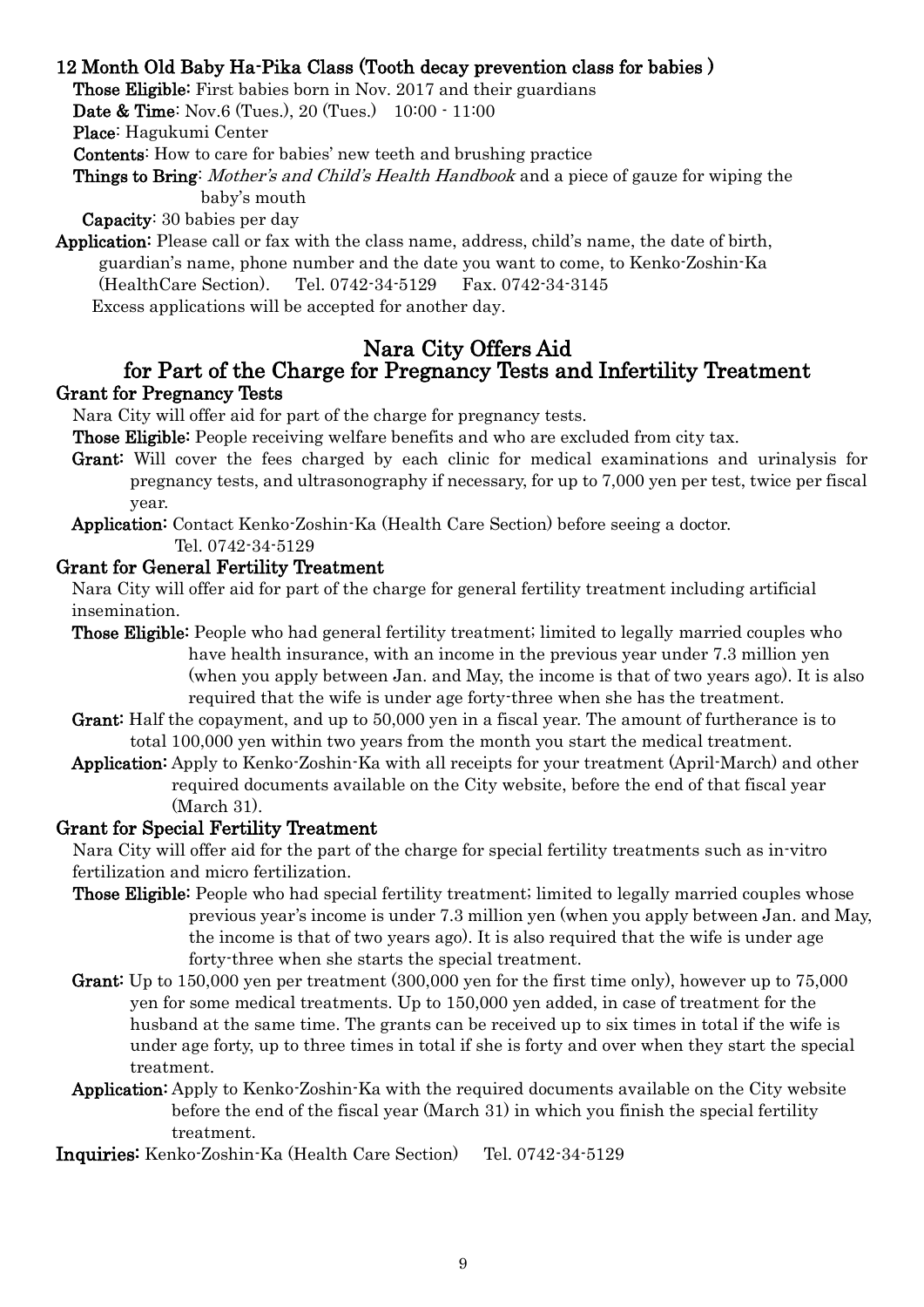# Cancer Examinations (November)

Application: Please apply by phone, fax, or internet using the Kenko-Zoshin-Ka (Health Care Section) website. For examinations at Tsuge Hoken (Health) Center, please apply to the Center by phone.

Period: From October 1 (Mon.) to October 19 (Fri.)

{Internet application will be accepted until October 10 (Wed.)}.

\*Free of charge for those who are on social welfare or for households receiving a residence tax exemption. Please notify us of such when you apply.

| Date           | Place                                 | Reception time | Capacity |  |  |
|----------------|---------------------------------------|----------------|----------|--|--|
| 2(Fri.)        | Nara City Hall (Conference Room 3)    | $9:00 - 10:00$ | 30       |  |  |
| $5 \, (Mon.)$  | Coop Oshikuma                         | $9:15 - 10:15$ | 27       |  |  |
| 6 (Tues.       | Tsuge Health Center                   | 8:30-10:00     | 30       |  |  |
| $7 \,$ (Wed.)  | Tsuge Health Center                   | 8:30-10:00     | 30       |  |  |
| $8$ (Thurs.)   | Hagukumi Center                       | $8:45 - 9:45$  | 33       |  |  |
| 14 (Wed.)      | Hagukumi Center                       | $8:45 - 9:45$  | 33       |  |  |
| $26 \, (Mon.)$ | Hokubu Shutcho-sho                    | $9:15 - 10:15$ | 27       |  |  |
| $27$ (Tues.)   | Tomio-Minami Kominkan                 | $9:15-10:15$   | 27       |  |  |
| 28 (Wed.)      | Seibu Toshokan (Library)              | $9:45-10:45$   | 23       |  |  |
| $29$ (Thurs.)  | Tsuge Kominkan                        | $9:15-10:15$   | 27       |  |  |
| $30$ (Fri.)    | Seibu Shogai Sports Center Club House | $9:15-10:15$   | 27       |  |  |
|                | <b>Lung Cancer Examination</b>        |                |          |  |  |
|                |                                       |                |          |  |  |

#### Stomach and Lung Cancer Examinations

| Date             | 'lace    | time<br>Reception | Japacıt |
|------------------|----------|-------------------|---------|
| $^{\prime}$ Wea. | Jenter   | 15:00             | 60      |
| 14               | Hagukumi | $-4:00-7$         |         |

Stomach Cancer Examination: Stomach X-Ray involving drinking barium on that day.

#### Lung Cancer Examination: Chest X-Ray

- Fee:1,500 yen (1,000 yen: stomach cancer examination only, 500 yen: lung cancer examination only.) An additional feeof 600 yen will be charged for a sputum test based on a general check-up for lung cancer (postage might need to be paid.)
- Those Eligible: 40 years old and over, except those who are pregnant; had stomach, lung or bowel surgery in the past or those organs are currently being treated; have barium sensitivity or have accidentally swallowed it (for those, the lung cancer examination is possible); or had a stomach cancer examination with an endoscope in the previous year (for those, the lung cancer examination is possible).
- Others: For those who are breast feeding, please notify us of such when you apply. The examination interval is once a year. You might not be able to have an examination depending on your physical condition or the results of the general check-up on the day.

Inquiries: Kenko-Zoshin-Ka (Health Care Section) Tel. 0742-34-5129 Fax. 0742-34-3145 Tsuge Hoken (Health) Center Tel. 0743-82-0341

#### Japanese Encephalitis Vaccinations Will Start (For Those Born in October 2015) Please get the first term (the first, the second and the additional vaccination)! Please confirm in your child's Preliminary Examination Leaflet

Period: Between age 3 and one day before the 7 1/2-year-old birthday

How to get vaccinated: Normally the second vaccination is given from one to four weeks after the first one. The additional vaccination is given one year after the second one.

Application: Please make an appointment with a registered clinic, listed on the Nara City website, and bring the Mother's and Child's Health Handbook, Preliminary Examination Leaflet and an ID card such as the Health Insurance Card identifying the child as a Nara citizen on that day. Please make sure that your child is registered in Nara City by that day.

\*Please fill in the Preliminary Examination Leaflet with an indelible black ball-point pen. Inquiries: Hoken-Yobo-Ka (Health Protection Section) Tel. 0742-93-8397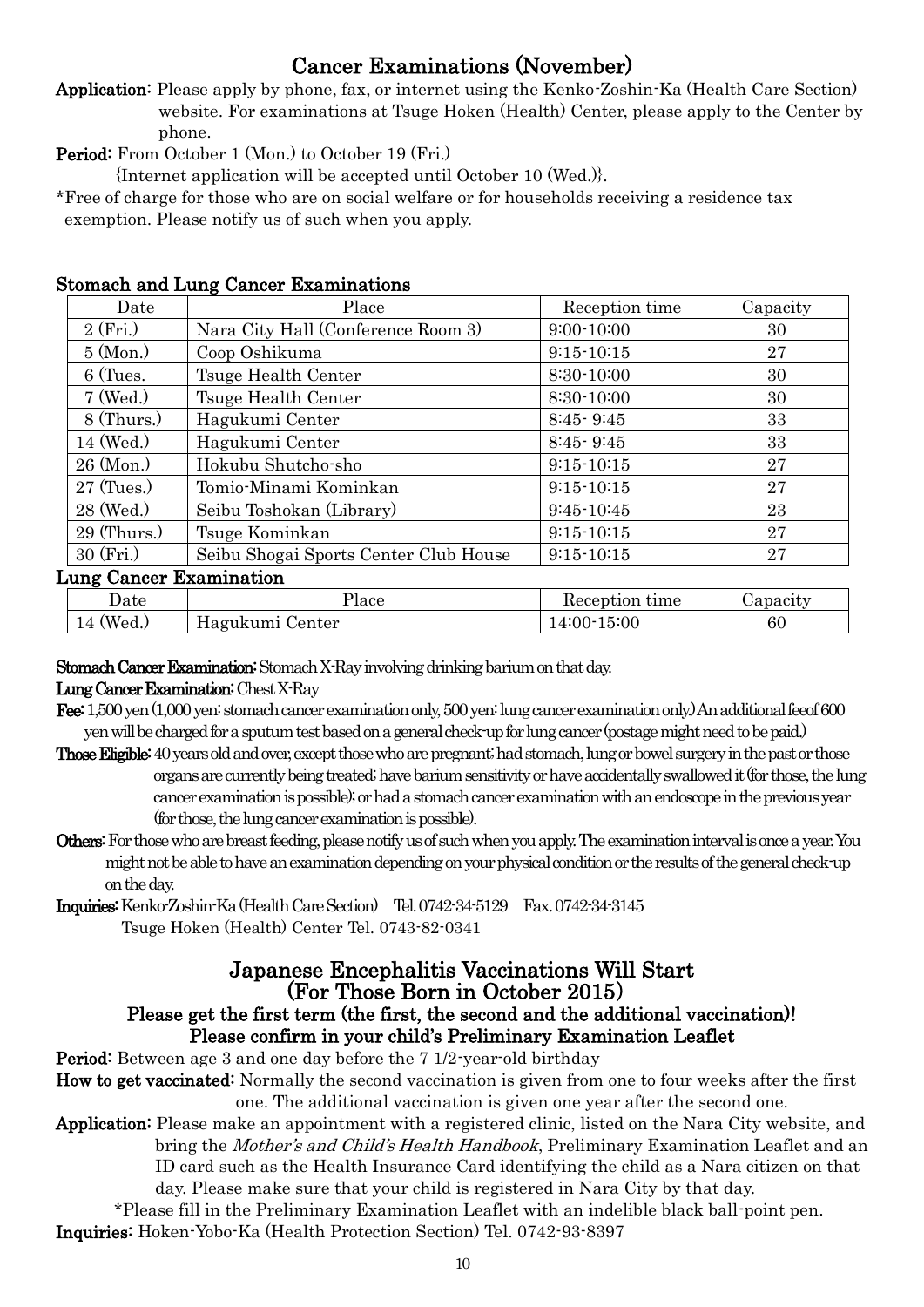# Those Receiving individual Notices in October (Delivered in late September)

# Preliminary Examination Leaflet: (Those born in August 2018)

You can get the vaccination if you bring the Preliminary Examination Leaflet, the *Mother's and* Child's Handbook, and your health insurance card. Those who have moved to Nara City recently and don't have the Preliminary Examination Leaflet should contact Hoken-Yobo-Ka (Health Protection Section). Tel. 0742-93-8397

\*Please fill in with an indelible black ball-point pen.

**Japanese Encephalitis (the second term):** Those born in August 2009.

 Informational postcards were sent. You can get the vaccination if you bring your Mother's and Child's Health Handbook, Health Insurance Card, and so on.

Inquiries: Hoken-Yobo-Ka (Health Protection Section). Tel. 0742-93-8397

# Information about Flu Vaccinations for the Elderly Aimed at the Elderly, flu vaccinations will be given individually.

Those Eligible: Those who are registered as residents in Nara City

- 1. 65 years old and over on the day of vaccination and want to get the vaccination
- 2. between 60 and 64 years old on the day of vaccination who have heart, kidney or respiratory function impairments which limit their daily lives extremely, or who have severe immune system suppression due to HIV, making their daily lives almost impossible and want to get the vaccination.
- \* Those who are in the second category but who are in hospital or in prison and must get the vaccination outside Nara City (but within Nara Prefecture), should make the necessary arrangements after Oct.15 (Mon.) with Hoken-Yobo-Ka (Health Protection Section). (They must also contact Hoken-Yobo-Ka beforehand.) The same arrangement is available at the reception desk of Tsuge Health Center.
- Fee: 1,700 yen. The fee will not be charged to those who show their certification of welfare assistance or of economic assistance for Japanese left in China granted by Hogo-ka (Protection Section) to the clinic at the time of vaccination.

\* Fees will be charged if the vaccination is taken outside Nara Prefecture.

## Times: once

How to Get the Flu Vaccination: Make an appointment at a designated clinic in the city (found in the list on the Nara City website). Those who are in hospital or in prison and want to get the vaccination outside Nara City (but within Nara Prefecture) should make the necessary arrangements with Hoken-Yobo-Ka (Health Protection Section) in advance.

Things to bring: Identification document (Health Insurance Card, etc.)

Vaccination Period: October 15 (Mon.) – December 28 (Fri.) (excluding days clinic is closed)

**Others:** Please read carefully the explanatory notes for the preliminary questionnaire (the  $1<sup>st</sup>$  page is titled "Before getting the flu vaccination for the elderly") given by the clinic.

\*The form must be filled in with an indelible black ball-point pen)

# Those Who Cannot Get Flu Vaccinations :

- 1. Have a fever of 37.5℃ or higher at the time of vaccination.
- 2. Have clear evidence of a severe acute disease.
- 3. Ever had an anaphylactic reaction (severe allergic reaction within 30 minutes after vaccination) with substance(s) in the flu vaccine.
- 4. Ever had an allergy-like reaction of fever or generalized rash within 2 days after a flu vaccination.
- 5. Have been informed by their doctor that the vaccination is inappropriate.

Inquiries: Hoken-Yobo-Ka (Health Protection Section) Tel. 0742-93-8397